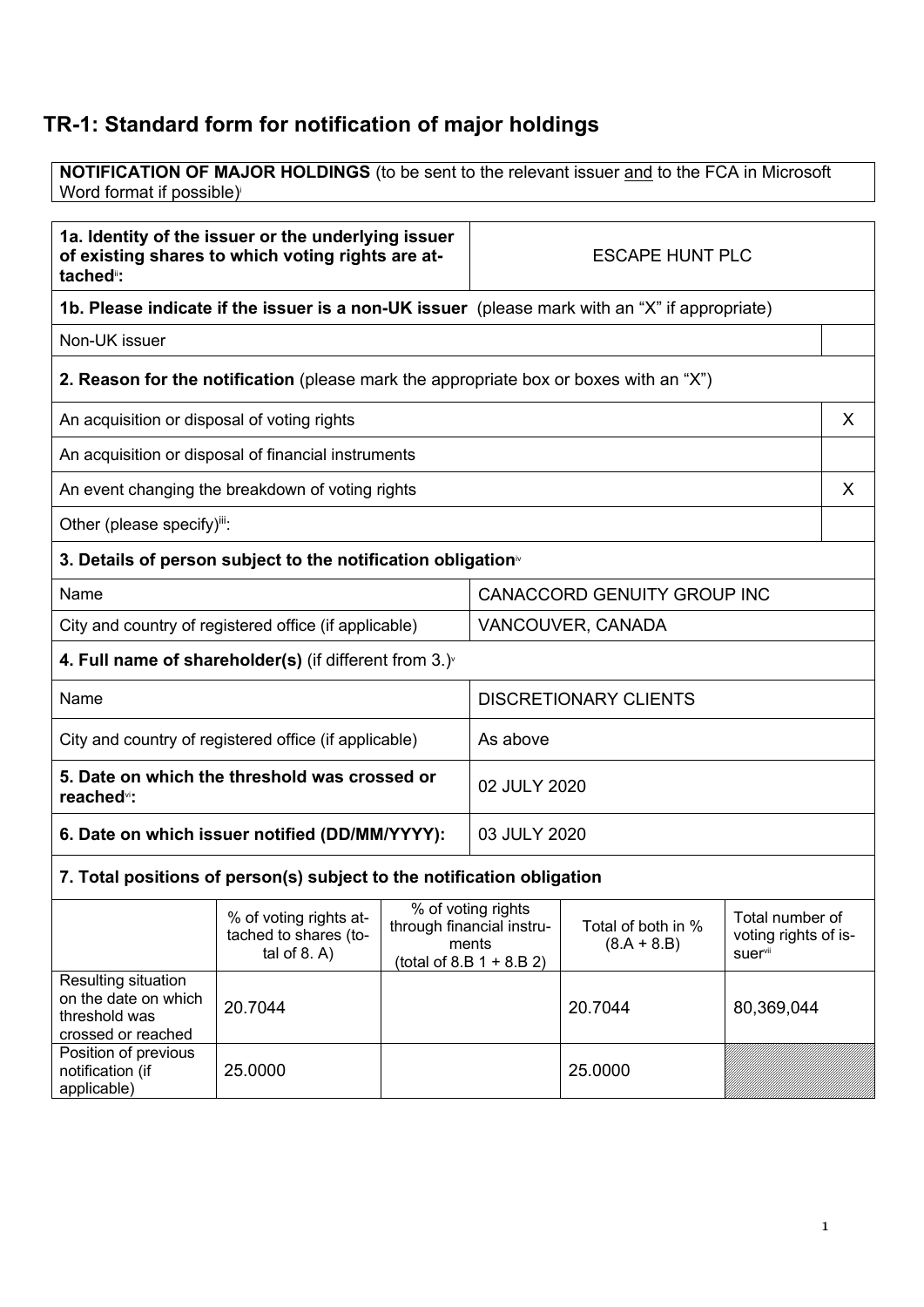## **8. Notified details of the resulting situation on the date on which the threshold was crossed or reached**viii

| A: Voting rights attached to shares |                                                               |                                                                       |                                                               |                                                                       |
|-------------------------------------|---------------------------------------------------------------|-----------------------------------------------------------------------|---------------------------------------------------------------|-----------------------------------------------------------------------|
| Class/type of<br>shares             | Number of voting rightsix                                     |                                                                       | % of voting rights                                            |                                                                       |
| ISIN code (if possible)             | <b>Direct</b><br>(Art 9 of Directive<br>2004/109/EC) (DTR5.1) | <b>Indirect</b><br>(Art 10 of Directive<br>2004/109/EC)<br>(DTR5.2.1) | <b>Direct</b><br>(Art 9 of Directive<br>2004/109/EC) (DTR5.1) | <b>Indirect</b><br>(Art 10 of Directive<br>2004/109/EC)<br>(DTR5.2.1) |
| GB00BDB79J29                        |                                                               | 16,639,915                                                            |                                                               | 20.7044                                                               |
|                                     |                                                               |                                                                       |                                                               |                                                                       |
|                                     |                                                               |                                                                       |                                                               |                                                                       |
|                                     |                                                               |                                                                       |                                                               |                                                                       |
| <b>SUBTOTAL 8. A</b>                |                                                               | 16,639,915                                                            | 20.7044                                                       |                                                                       |

| B 1: Financial Instruments according to Art. 13(1)(a) of Directive 2004/109/EC (DTR5.3.1.1 (a)) |                                        |                                         |                                                                                                        |                    |
|-------------------------------------------------------------------------------------------------|----------------------------------------|-----------------------------------------|--------------------------------------------------------------------------------------------------------|--------------------|
| Type of financial in-<br>strument                                                               | <b>Expiration</b><br>date <sup>x</sup> | Exercise/<br><b>Conversion Periodxi</b> | <b>Number of voting rights</b><br>that may be acquired if<br>the instrument is<br>exercised/converted. | % of voting rights |
|                                                                                                 |                                        |                                         |                                                                                                        |                    |
|                                                                                                 |                                        |                                         |                                                                                                        |                    |
|                                                                                                 |                                        |                                         |                                                                                                        |                    |
|                                                                                                 |                                        | <b>SUBTOTAL 8. B 1</b>                  |                                                                                                        |                    |

|                                        | B 2: Financial Instruments with similar economic effect according to Art. 13(1)(b) of Directive<br>2004/109/EC (DTR5.3.1.1 (b)) |                                               |                                                     |                            |                    |
|----------------------------------------|---------------------------------------------------------------------------------------------------------------------------------|-----------------------------------------------|-----------------------------------------------------|----------------------------|--------------------|
| <b>Type of financial</b><br>instrument | <b>Expiration</b><br>$date^x$                                                                                                   | Exercise/<br><b>Conversion Pe-</b><br>riod xi | <b>Physical or</b><br>cash<br><b>settlement</b> xii | Number of<br>voting rights | % of voting rights |
|                                        |                                                                                                                                 |                                               |                                                     |                            |                    |
|                                        |                                                                                                                                 |                                               |                                                     |                            |                    |
|                                        |                                                                                                                                 |                                               |                                                     |                            |                    |
|                                        |                                                                                                                                 |                                               | <b>SUBTOTAL</b><br>8.B.2                            |                            |                    |